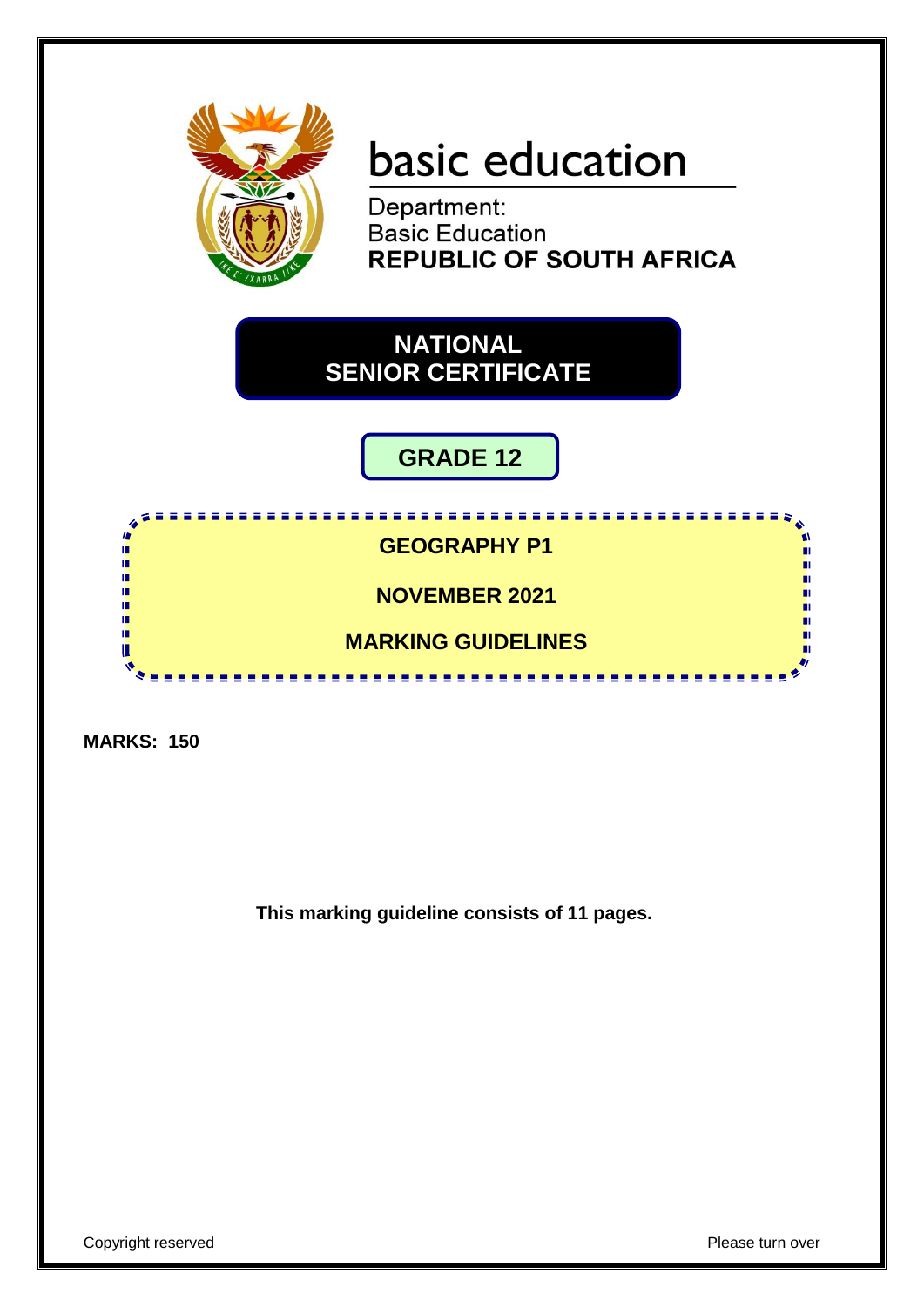## **SECTION A**

#### **QUESTION 1: CLIMATE AND WEATHER**

| $1.1$ | 1.1.1 | B(1)                                      |                      |
|-------|-------|-------------------------------------------|----------------------|
|       | 1.1.2 | D(1)                                      |                      |
|       | 1.1.3 | B(1)                                      |                      |
|       | 1.1.4 | C(1)                                      |                      |
|       | 1.1.5 | C(1)                                      |                      |
|       | 1.1.6 | A(1)                                      |                      |
|       | 1.1.7 | D(1)                                      |                      |
|       | 1.1.8 | A(1)                                      | $(8 \times 1)$ $(8)$ |
| $1.2$ | 1.2.1 | terrestrial (1)                           |                      |
|       | 1.2.2 | night(1)                                  |                      |
|       | 1.2.3 | katabatic (1)                             |                      |
|       | 1.2.4 | B(1)                                      |                      |
|       | 1.2.5 | frost $(1)$                               |                      |
|       | 1.2.6 | thermal belt (accept inversion layer) (1) |                      |
|       | 1.2.7 | night(1)                                  | $(7 \times 1)$ $(7)$ |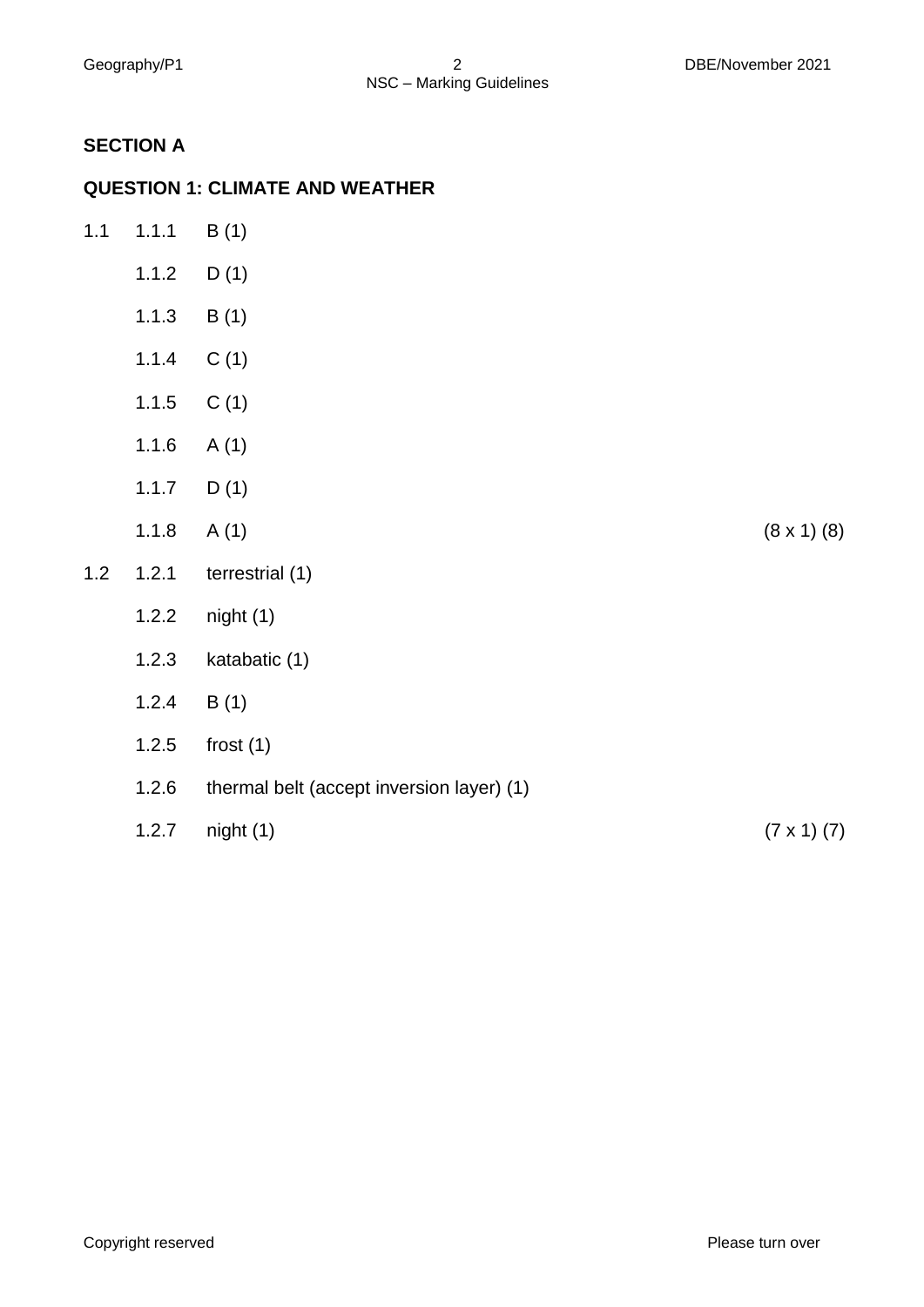|     |                                                                                                       | NSC - Marking Guidelines                                                                                                                                                                                                                                                                                                                                                                                                                                                                                                                                                                                                                                                                                                                                                                                                                                                                                                                     |                    |
|-----|-------------------------------------------------------------------------------------------------------|----------------------------------------------------------------------------------------------------------------------------------------------------------------------------------------------------------------------------------------------------------------------------------------------------------------------------------------------------------------------------------------------------------------------------------------------------------------------------------------------------------------------------------------------------------------------------------------------------------------------------------------------------------------------------------------------------------------------------------------------------------------------------------------------------------------------------------------------------------------------------------------------------------------------------------------------|--------------------|
| 1.3 | 1.3.1<br>GIVE ONE<br>PIECE OF<br><b>EVIDENCE</b><br><b>FOR SHEM</b>                                   | Date /January indicates summer (1)<br>Mozambique (1)<br>Madagascar (1)<br>Beira (in Mozambique) (1)<br>South-westerly movement (1)<br>Clockwise circulation symbol (1)<br>Located over the South Indian Ocean (1)<br>Mozambique channel (1)<br>Tropical Cyclone (Eloise) (1)<br>Map of Southern Africa (1)<br>[ANY ONE]                                                                                                                                                                                                                                                                                                                                                                                                                                                                                                                                                                                                                      | $(1 \times 1)$ (1) |
|     | 1.3.2<br><b>STATE TWO</b><br><b>WEATHER</b><br><b>CONDITIONS</b><br>IN THE<br><b>INFOGRAPHIC</b>      | Heavy rainfall / Rainfall of 250mm in 24 hours (1)<br>Wind speeds up to $140-160$ km/hr $(1)$                                                                                                                                                                                                                                                                                                                                                                                                                                                                                                                                                                                                                                                                                                                                                                                                                                                | $(2 \times 1)$ (2) |
|     | 1.3.3<br><b>GIVE ONE</b><br><b>REASON</b><br><b>FOR</b><br><b>DECREASE</b><br>IN WIND<br><b>SPEED</b> | Increased frictional drag (2)<br>System moves over land (2)<br>Decrease in latent heat (2)<br>Decrease in moisture levels (2)<br>[ANY ONE]                                                                                                                                                                                                                                                                                                                                                                                                                                                                                                                                                                                                                                                                                                                                                                                                   | $(1 \times 2)$ (2) |
|     | 1.3.4<br><b>ACCOUNT</b><br><b>FOR</b><br><b>INCREASE</b><br><b>WIND</b><br>IN<br><b>SPEED</b>         | Movement over the warm Mozambique channel (2)<br>Less friction over Warm Mozambique channel/ocean (2)<br>High temperatures/warm ocean results in increased evaporation (2)<br>Increased condensation results in the release of latent heat (2)<br>Latent heat drives the system and increases the wind speed (2)<br>[ANY TWO]                                                                                                                                                                                                                                                                                                                                                                                                                                                                                                                                                                                                                | $(2 \times 2)$ (4) |
|     | 1.3.5<br><b>THREE</b><br><b>STRATEGIES</b><br><b>TO REDUCE</b><br><b>IMPACT</b>                       | PRECAUTIONARY MEASURES AND MANAGEMENT STRATEGIES<br>Early warning systems put in place (2)<br>Sandbags to reduce flooding (2)<br>Reinforcing existing infrastructure (2)<br>Awareness and education programmes (2)<br>Evacuation protocols and drills (2)<br>Stocking up of emergency supplies and necessities (2)<br>Identify high lying areas to evacuate people (2)<br>Build above flood lines/ coastal zoning (2)<br>Tracking the movement of the tropical cyclone<br>Good forecasting/ Use of media to update regularly (2)<br>Improve accessibility to evacuate people (2)<br>Move people to higher ground (2)<br>Development of good rescue and emergency services (2)<br>Storage/ provision of clean water and food supplies (2)<br>Rescue personnel, police, medical personnel on standby (2)<br>Maintain coastal vegetation to act as a buffer against storm surges (2)<br>Request National and international aid if necessary (2) |                    |
|     |                                                                                                       | [ANY THREE- ACCEPT EXAMPLES]                                                                                                                                                                                                                                                                                                                                                                                                                                                                                                                                                                                                                                                                                                                                                                                                                                                                                                                 | $(3 \times 2)$ (6) |

Geography/P1 3 DBE/November 2021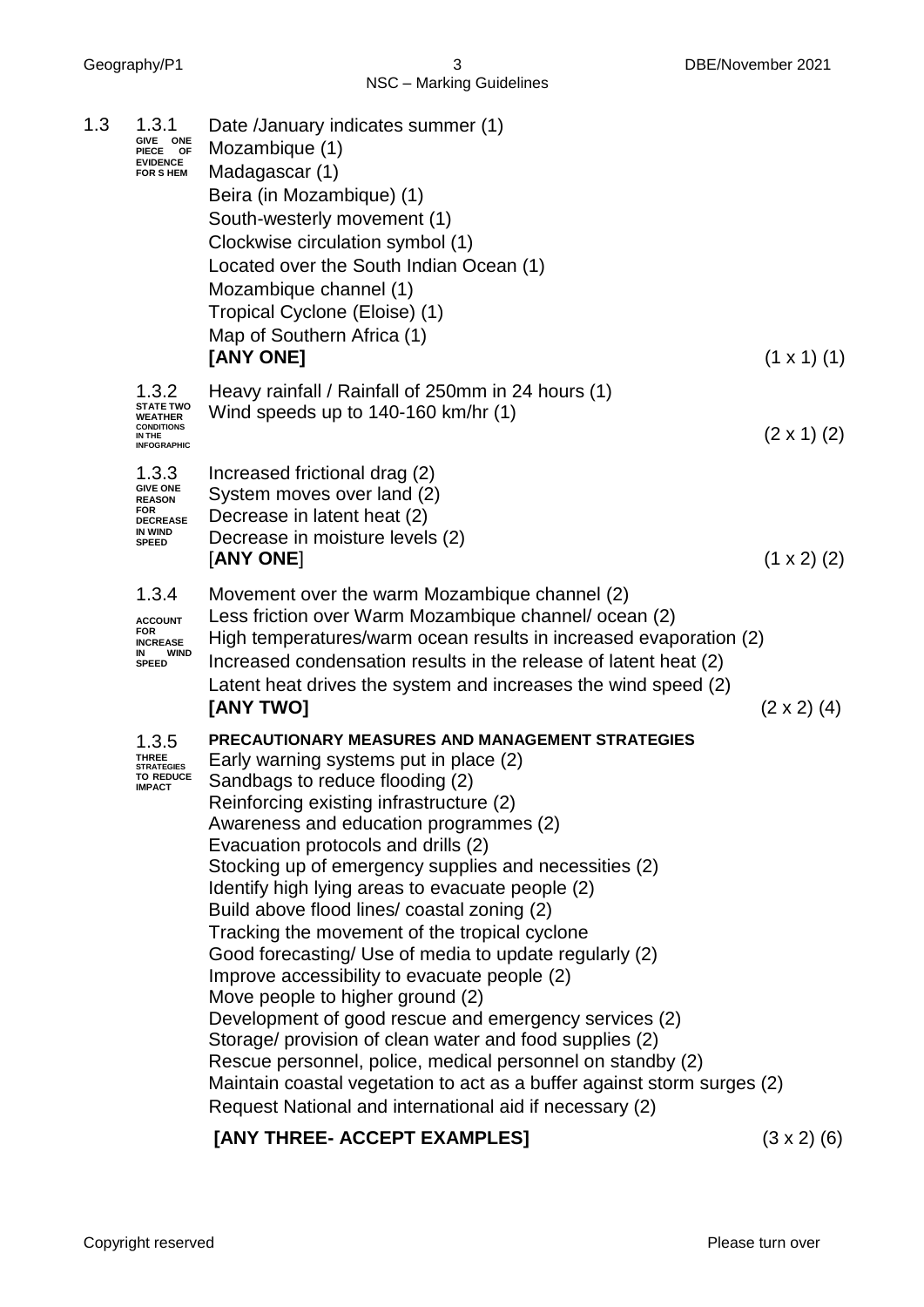NSC – Marking Guidelines

Geography/P1 4 DBE/November 2021

| 1.4 | 1.4.1<br><b>IDENTIFY</b><br>LOW<br><b>PRESSURE</b><br>A                                                                 | Thermal low (1)<br>Accept heat low (1)<br>(1)                                                                                                                                                                                                                                                                                                                          | $(1 \times 1)$     |
|-----|-------------------------------------------------------------------------------------------------------------------------|------------------------------------------------------------------------------------------------------------------------------------------------------------------------------------------------------------------------------------------------------------------------------------------------------------------------------------------------------------------------|--------------------|
|     | 1.4.2<br>GIVE A<br><b>REASON</b><br>FOR THE<br><b>FORMATION</b>                                                         | High temperatures (2)<br>Rising warm air creates low pressure system (2)<br>[ANY ONE]                                                                                                                                                                                                                                                                                  | $(1 \times 2)$ (2) |
|     | 1.4.3<br>GIVE<br><b>EVIDENCE</b><br><b>FOR</b><br><b>RIDGING</b>                                                        | Elongation of isobars (2)<br>Bending of the isobars towards the low-pressure (2)<br>Outward extension/bulge of isobars away from the high pressure centre (2)<br>[ANY ONE]                                                                                                                                                                                             | $(1 \times 2)$ (2) |
|     | 1.4.4<br>WHY DOES<br><b>RIDGING</b><br>RESULT IN<br><b>ONSHORE</b><br><b>WINDS</b>                                      | Anticlockwise circulation (from the high pressure) (2)<br>Ridge extends towards the land (low pressure) (2)<br>Elongation of isobars occurs towards the coastline (2)<br>[ANY TWO]                                                                                                                                                                                     | $(2 \times 2)$ (4) |
|     | 1.4.5<br><b>DESCRIBE</b><br><b>WEATHER</b><br>CONDITION<br>S AT PE                                                      | Results in SSE winds (anti-clockwise circulation from the high pressure) (2)<br>Increase in wind speeds/strong /gale force winds (2)<br>Precipitation in the form of rainfall (2)<br>Possibility of drizzle (2)<br>Overcast conditions (increase in cloud cover) (2)                                                                                                   |                    |
|     |                                                                                                                         | Increasing humidity (small difference between air temperature and dew point<br>temperature) (2)<br>Decrease in air temperature (as air advects onto the land) (2)<br>[ANY THREE]                                                                                                                                                                                       | $(3 \times 2)$ (6) |
| 1.5 | 1.5.1<br>NAME TWO<br><b>PRESSURE</b><br>SYSTEMS TO<br>SET UP BERG<br><b>WINDS</b>                                       | Kalahari High (1)<br>Coastal low (1) Accept Mid-latitude cyclone (1)<br>(2)                                                                                                                                                                                                                                                                                            | (2)<br>1)<br>X     |
|     | 1.5.2<br><b>DETERMINE</b><br><b>HIGHEST</b><br><b>TEMP</b>                                                              | Accept in the range 43.9 $\degree$ C to 44,1 $\degree$ C (1)<br>(1)                                                                                                                                                                                                                                                                                                    | $(1 \times 1)$     |
|     | 1.5.3<br><b>WHAT ROLE</b><br>THE<br>DID<br><b>ESCARPME</b><br>NT PLAY IN<br><b>INCREASIN</b><br>THE<br>G<br><b>TEMP</b> | The escarpment has a greater vertical height (elevation) (2)<br>Greater frictional drag as air moves down the escarpment (increases<br>temperature) (2)<br>Air has a greater vertical descent down the escarpment (1200m-0m) and<br>heats up more (2)<br>Increased heating (DALR at 1°C/100m) due to vertical distance of the<br>escarpment (2)<br>[ANY TWO]           | $(2 \times 2)$ (4) |
|     | 1.5.4<br>PARAGRAPH<br><b>EXPLAIN</b><br>THE<br>IMPACT OF<br><b>BERG WIND</b><br>ON<br>PHYSICAL<br><b>ENVIRO</b>         | Plants (Natural vegetation / Pasture) dry out due to the hot dry winds (2)<br>Reduction of biodiversity (fauna and flora) within the natural environment (2)<br>Declining ecosystems will disrupt food chains and food web networks (2)<br>Higher evaporation reduces soil moisture content (2)<br>Increased loss of moisture in soil will accelerate soil erosion (2) |                    |

Increased loss of moisture in soil will accelerate soil erosion (2)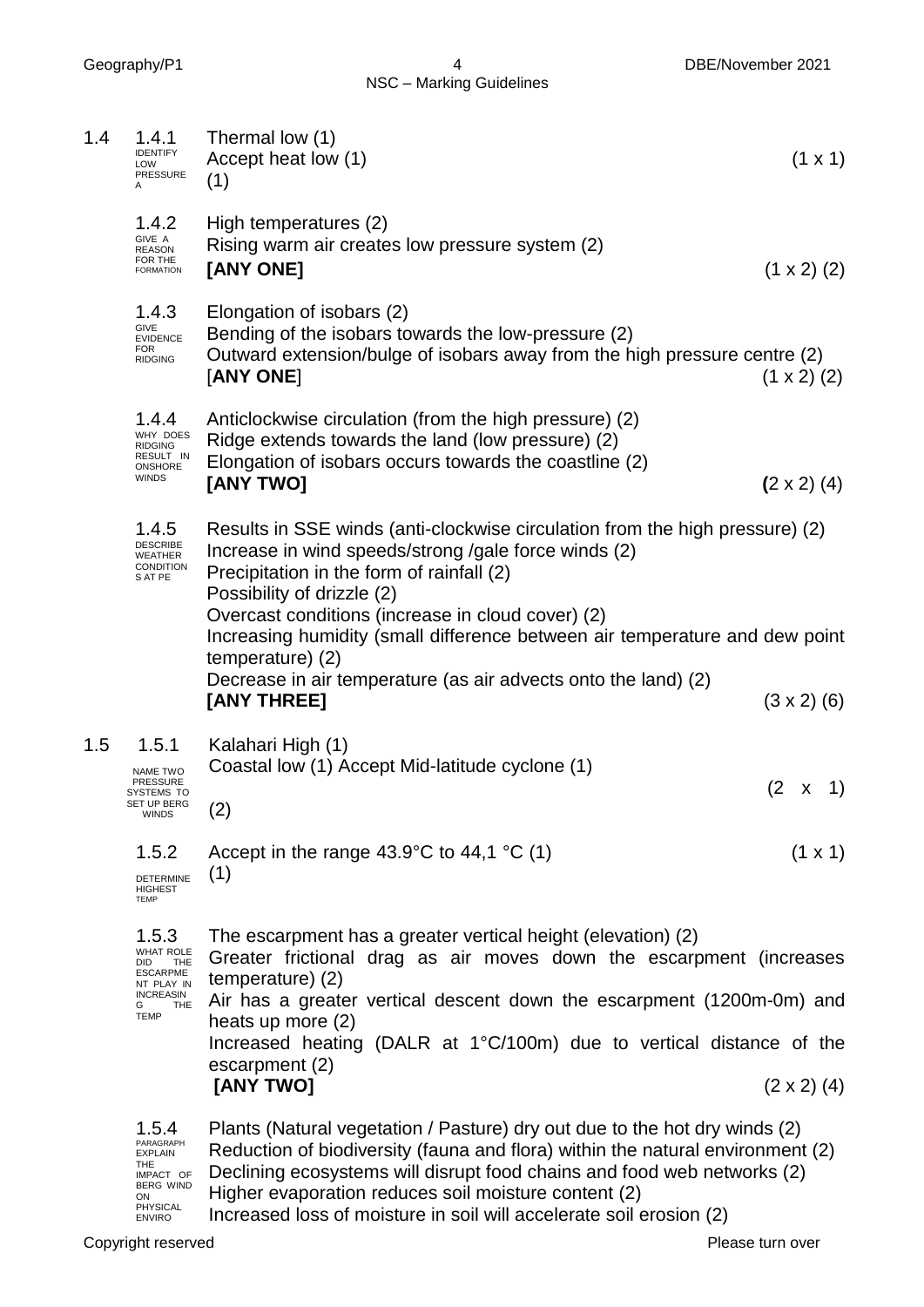The land is left bare and vulnerable and accelerates soil erosion reducing soil fertility (2)

Higher levels of carbon dioxide will increase atmospheric pollution (2) Water from shallow pools, small non-perennial water bodies can evaporate (2)

Natural vegetation is destroyed by veld fires (2)

Loss of habitat/damage to ecosystems due to veldfires (2)

Increase in carbon dioxide as a result of veldfires impacts negatively on physical environment (2)

Ash of veldfires act as fertilisers for the development and growth of new vegetation (2)

Veldfires can promote seed germination (2) **[ANY FOUR]** (4 x 2) (8)

**[60]**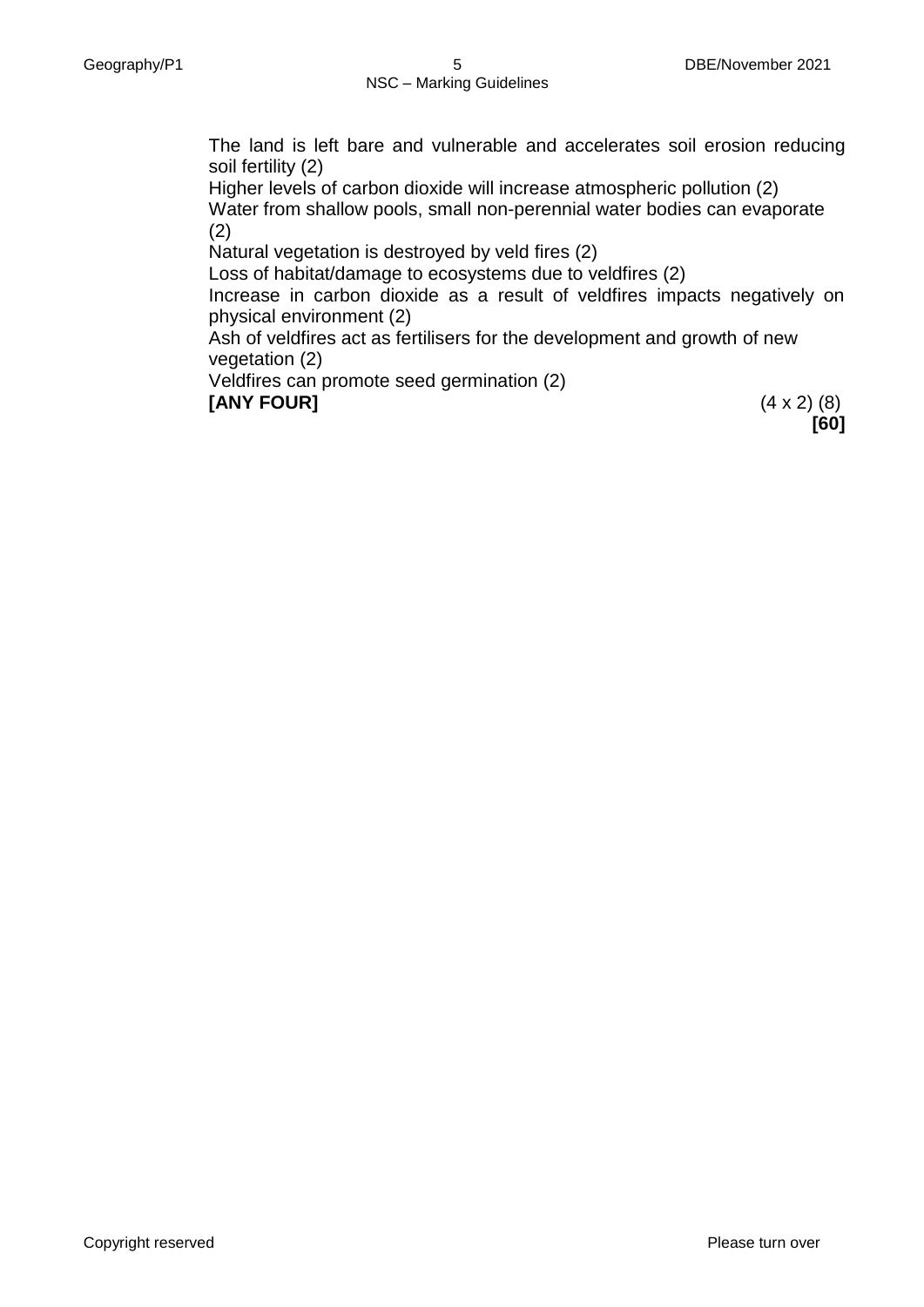### **QUESTION 2: GEOMORPHOLOGY**

| 2.1 | 2.1.1 | B(1)         |                      |
|-----|-------|--------------|----------------------|
|     |       | 2.1.2 $C(1)$ |                      |
|     | 2.1.3 | D(1)         |                      |
|     | 2.1.4 | C(1)         |                      |
|     | 2.1.5 | C(1)         |                      |
|     | 2.1.6 | D(1)         |                      |
|     | 2.1.7 | B(1)         |                      |
|     | 2.1.8 | B(1)         | $(8 \times 1)$ $(8)$ |
| 2.2 | 2.2.1 | X(1)         |                      |
|     | 2.2.2 | Y(1)         |                      |
|     | 2.2.3 | X(1)         |                      |
|     | 2.2.4 | Y(1)         |                      |
|     | 2.2.5 | X(1)         |                      |
|     | 2.2.6 | X(1)         |                      |
|     | 2.2.7 | X(1)         | $(7 \times 1) (7)$   |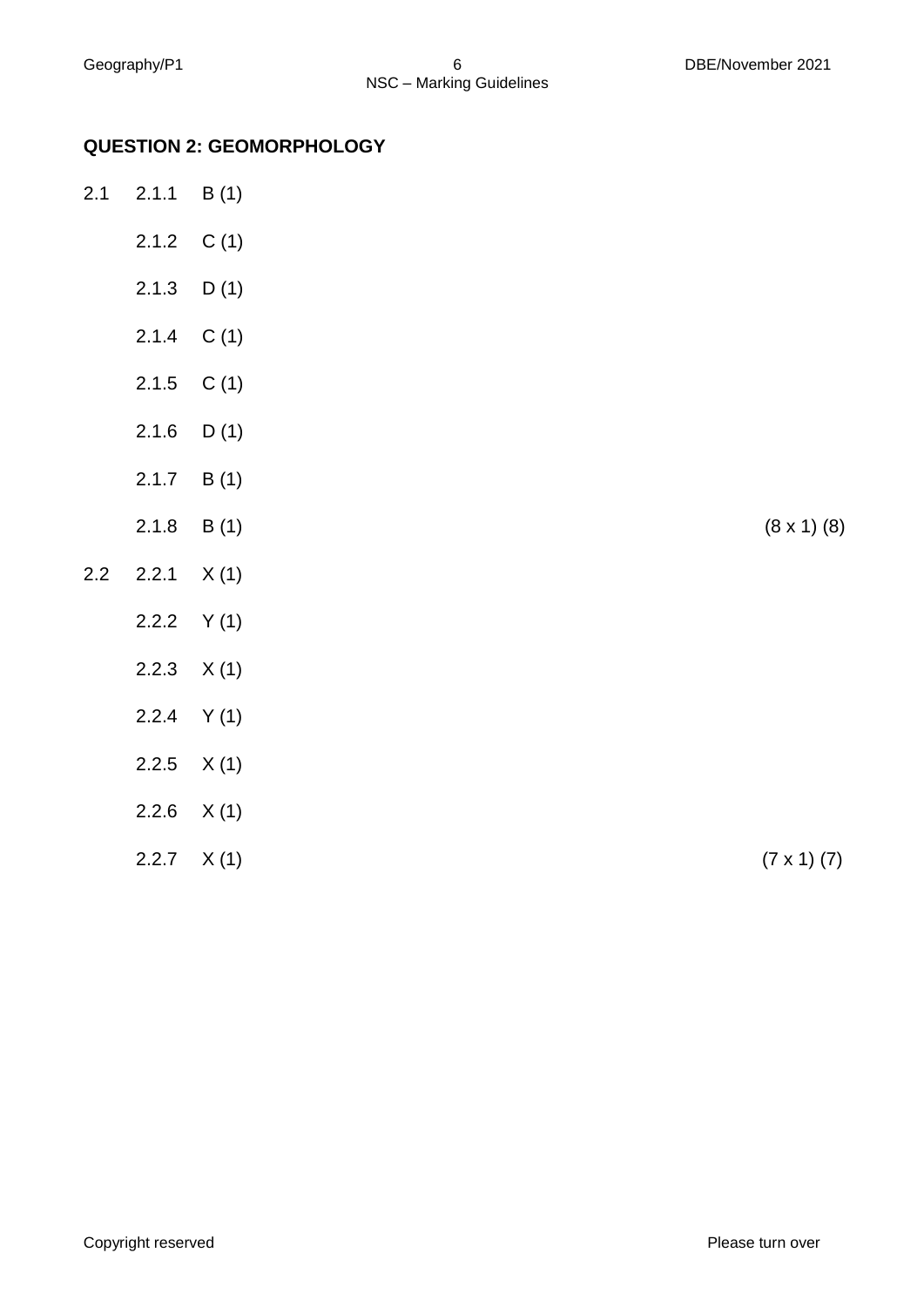2.3 2.3.1 **A** Trellis (1) **B** Dendritic (1) (2 x 1) (2) 2.3.2 DIFFEREN TIATE **A** Alternate layers of hard and soft rock/ folded rock structure (2) **B** Rock that is uniformly resistant to erosion (2) (2 x 2) (4) 2.3.3 WHY ARE TRIBUTARI ES OF MAIN STREAM PARALLEL The streams flow in relation to the folds of the rock (2) The streams flow over softer rock of the syncline (valley) (2) Interfluves are parallel (2) **[ANY ONE]** (1 x 2) (2) 2.34  $3^{rd}$  (order) (2) (1 x 2) (2) 2.3.5 Higher (1) (1 x 1) (1) 2.3.6 DESCRIBE THE<br>RELATION<br>SHIP (a) The low rainfall will result in a lower drainage density (2) (b) The steep gradient will result in a higher drainage density (2) (2 x 2) (4) 2.4.1 Deposition (1)  $(1 \times 1)(1)$  $2.4.2$  Gentle/ flat/ level (2) (1 x 2) (2) 2.4.3 GIVE TWO REASONS FOR WIDE FLOODPLA IN AT X Increased deposition of silt/alluvium/sand on the floodplain (2) River is shallow resulting in more deposition (2) Many tributaries deposit sediment (2) The gentle slope reduces the velocity of the river and the amount of sediment carried (2) Regular flooding in the area (2) **[ANY TWO]** (2 x 2) (4) 2.4.4 PARAGRAPH EXPLAIN **PHYSICAL** IMACT OF **FLOODING** ON FLOODPLA IN The deposition of silt increases the width of the floodplain (2) The deposition of fertile soil materials improves the nature and amount of vegetation available on the floodplain (2) Deposition of alluvium increases the quality of the soil (2) Levees form on the floodplain as flooding occurs (2) Create wetlands which are habitats for living organisms (2) Increases soil moisture content that supports vegetation/ improves biodiversity (2) Allows floodwaters to spread out and excess water is stored (2) Continuous flooding purifies water/increase water quality (2) The water table rises resulting in marshes and vlei's/ wetlands on the floodplain (2) The waterlogged soils reduce access to parts of the floodplain (2) The level of infiltration along the floodplain increases the saturation level of soil (2) The biodiversity of the floodplain alters to adapt to the changing conditions (2) Continuous flooding or submergence negatively impacts on the natural vegetation/floodplain (2)

**[ANY FOUR]** (4 x 2) (8)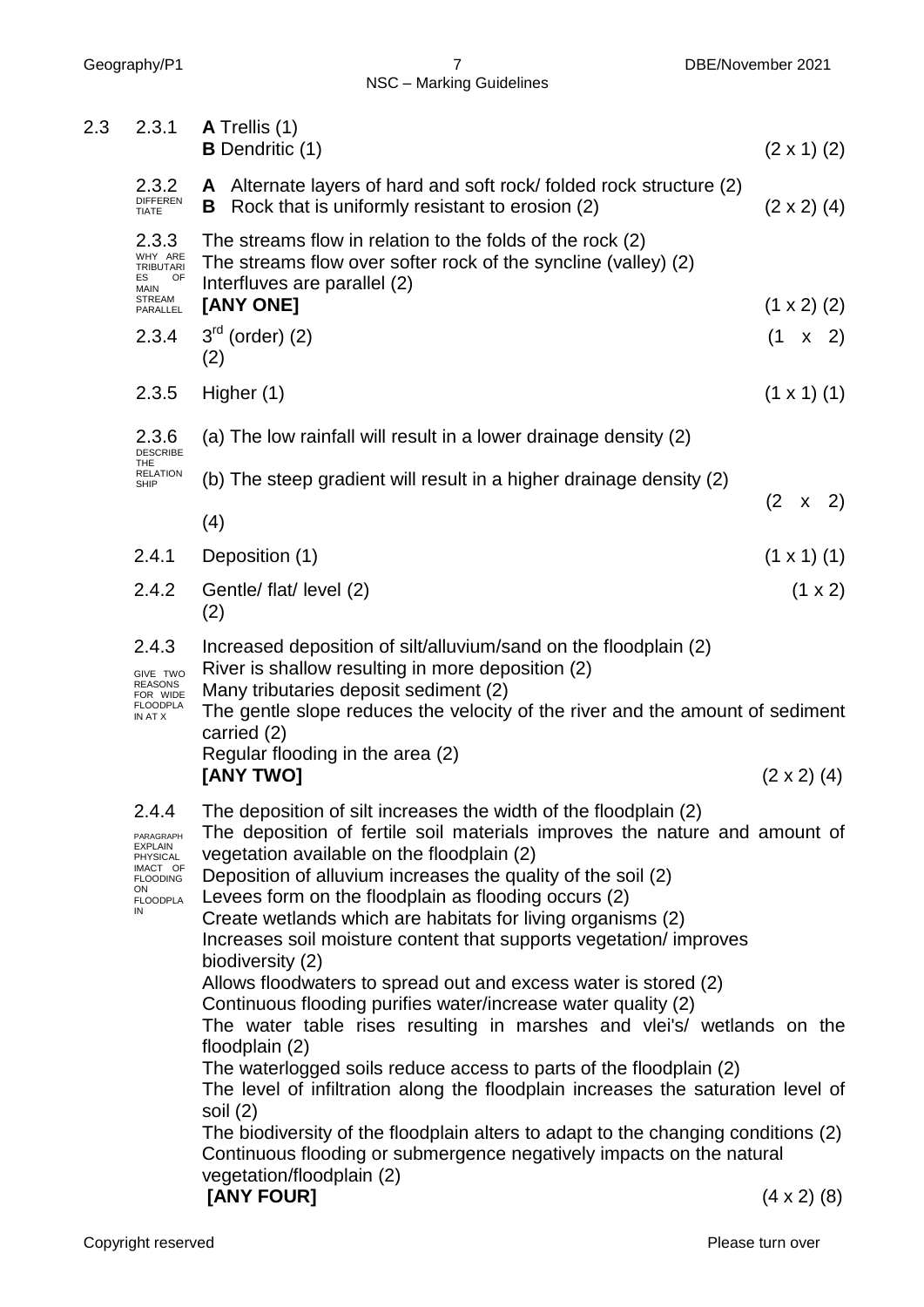2.5 2.5.1 DEFINE When a more energetic river captures the headwaters of a less energetic river (2)

|                     | [CONCEPT]                                                       | $(1 \times 2)$ (2) |
|---------------------|-----------------------------------------------------------------|--------------------|
|                     | 2.5.2 A steeper gradient (on the one side of the watershed) (2) |                    |
| STATE<br><b>ONE</b> | More rainfall (on one side of the watershed) (2)                |                    |

STATE ONE CONDITIO N Less resistant/softer rock (on the one side of the watershed) (2) **[ANY ONE]** (1 x 2) (2)





Marks allocated as follows:

- Accuracy of sketch- any one of two tributaries can be used (1)
- $\bullet$  Wind gap  $(1)$
- Elbow of capture (1)
- Misfit stream  $(1)$  (1 + 3)  $(4)$

2.5.4 River **Y** (1) (1 x 1) (1)

2.5.5 River **Y** has an increased volume of water (2) 
$$
(1 \times 2)
$$
  $(2)$ 

REASON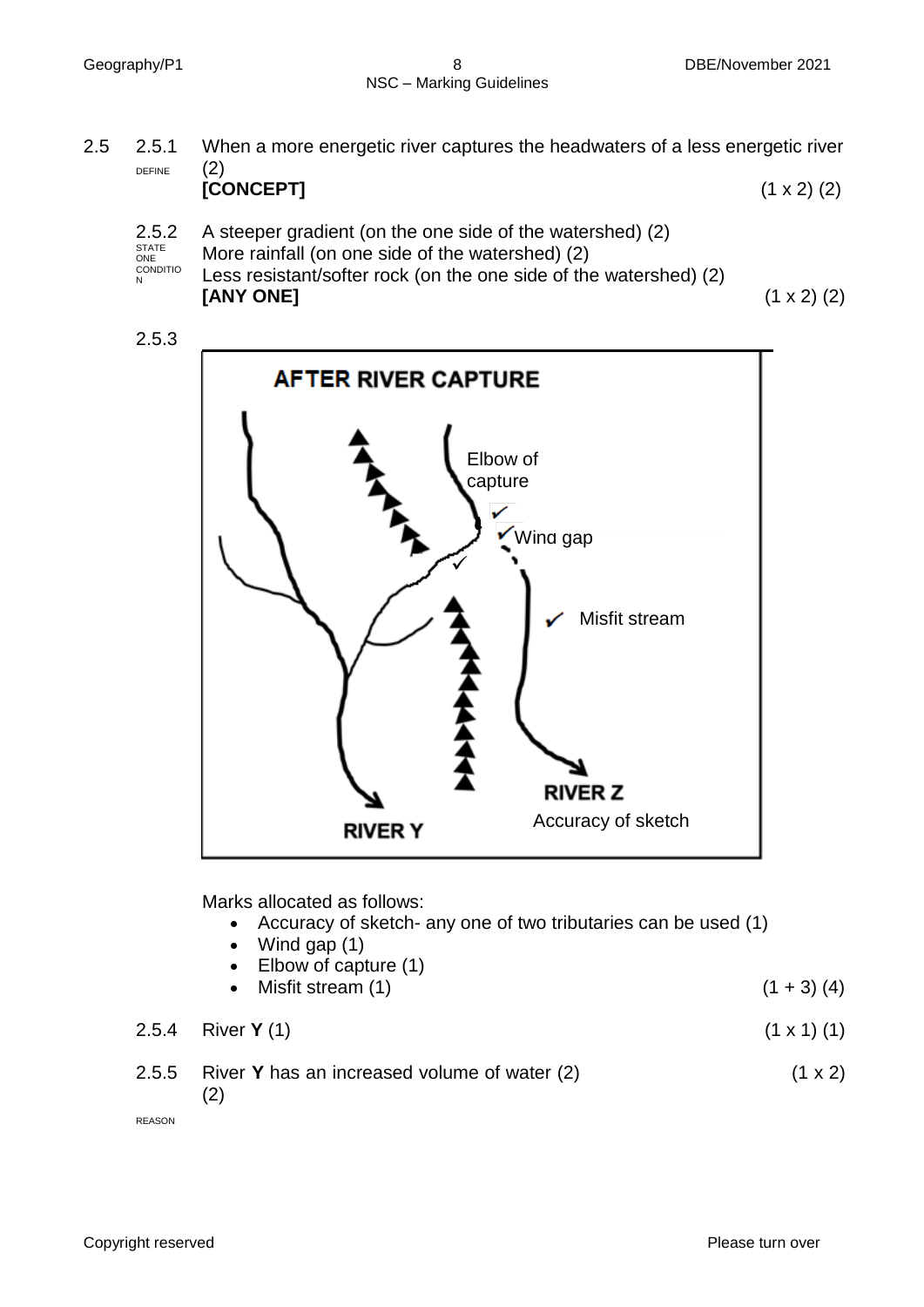| 2.5.6<br><b>EXPLAIN</b><br>THE<br><b>IMPACT</b><br>OF THE<br>CHANGE<br><b>THE</b><br>IN<br>CAPTOR<br><b>STREAM</b> | Increased vertical erosion due to the increased volume of water in river $Y(2)$<br>The active erosion of the river cuts into the valley forming terraces (2)<br>The softer rock in the valley erodes faster resulting in layers/terraces (2)<br>New valleys form in a valley due to increased river discharge (2)<br>Terraces form due to recurrent rejuvenation in several valleys (2)<br>Meanders will become incised/entrenched (2)<br>A knickpoint can develop along the profile of the river (2)<br>Increased flooding because of greater volume of water (2)<br>Increased velocity of water in the river channel because of greater volume of<br>water $(2)$ |
|--------------------------------------------------------------------------------------------------------------------|--------------------------------------------------------------------------------------------------------------------------------------------------------------------------------------------------------------------------------------------------------------------------------------------------------------------------------------------------------------------------------------------------------------------------------------------------------------------------------------------------------------------------------------------------------------------------------------------------------------------------------------------------------------------|
|                                                                                                                    |                                                                                                                                                                                                                                                                                                                                                                                                                                                                                                                                                                                                                                                                    |

The captor stream will be able to carry a greater load/less deposition (2)

## **[ANY TWO]** (2 x 2) (4)

**[60]**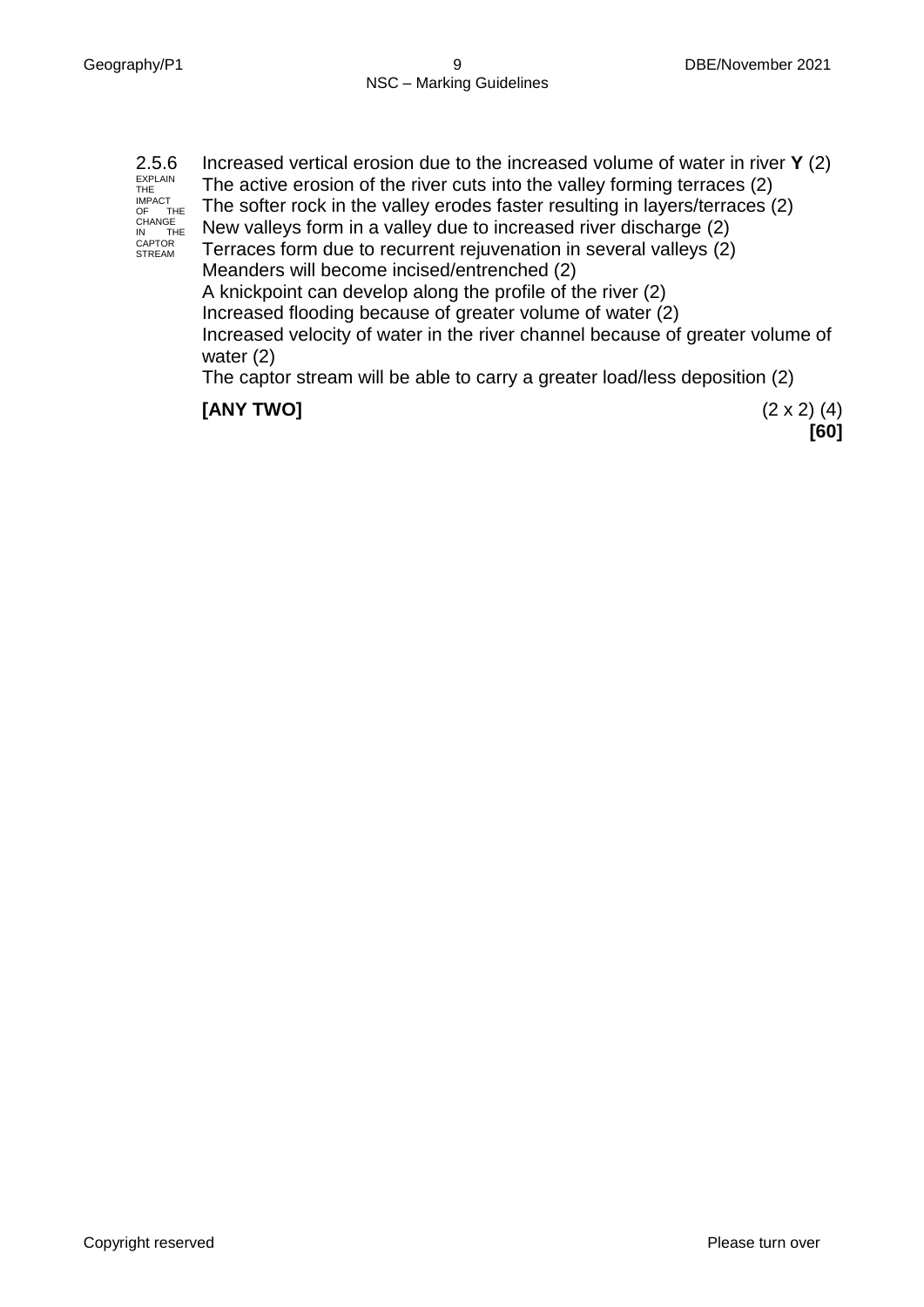#### **SECTION B**

#### **QUESTION 3: GEOGRAPHICAL SKILLS AND TECHNIQUES**

| 3.1 | 3.1.1                                   | Limpopo (1)                                                                                                                                                                                                                                           | $(1 \times 1)$ (1) |
|-----|-----------------------------------------|-------------------------------------------------------------------------------------------------------------------------------------------------------------------------------------------------------------------------------------------------------|--------------------|
|     | 3.1.2                                   | A(1)                                                                                                                                                                                                                                                  | $(1 \times 1)$ (1) |
|     | 3.1.3                                   | C(1)                                                                                                                                                                                                                                                  | $(1 \times 1)$ (1) |
|     | 3.1.4                                   | Area = Length $(L)$ x Breadth $(B)$                                                                                                                                                                                                                   |                    |
|     |                                         | Area = $[2 \text{ cm } \times 100] \times [1.6 (1) \text{ cm } \times 100]$ [Range: Breadth (1,5 – 1,7 cm]<br>$= 200$ (1) m x 160 (1) m [Range: 150m - 170m]<br>$=$ 32 000 m <sup>2</sup> (1) [Range: 30 000 m <sup>2</sup> – 34 000 m <sup>2</sup> ] |                    |
|     |                                         |                                                                                                                                                                                                                                                       | $(4 \times 1)$ (4) |
|     | 3.1.5<br>WHY<br>FEATURE IS<br>LARGER ON | The scale of the orthophoto map is (5 times) larger than the scale of the<br>topographic map (1)                                                                                                                                                      |                    |
|     | <b>ORTHOPHO</b><br>TO.                  | (Accept) The scale of the topographic map is (5 times) smaller than the scale<br>of the orthophoto map (1)                                                                                                                                            |                    |
|     |                                         | [ANY ONE]                                                                                                                                                                                                                                             | $(1 \times 1)$ (1) |
|     | 3.1.6                                   | 190 $^{\circ}$ (Range: 189 $^{\circ}$ - 191 $^{\circ}$ ) (1)                                                                                                                                                                                          | $(1 \times 1)$ (1) |
|     | 3.1.7                                   | $MB = TB + MD$                                                                                                                                                                                                                                        |                    |

 $MB = 190^\circ + 17^\circ 10'$  $= 207^{\circ}10'$  (1) (Range: 206°10'- 208°10')

(1 x 1) (1)

|  |                                                    | $(1 \times 1)$ (1) |
|--|----------------------------------------------------|--------------------|
|  | $T_{RIVER}^{TYPE}$ of (b) Non-perennial rivers (1) |                    |

$$
(\text{1 x 1})
$$
\n
$$
(\text{1 x 2})
$$
\n
$$
(\text{1 x 3})
$$
\n
$$
(\text{1 x 4})
$$
\n
$$
(\text{1 x 5})
$$
\n
$$
(\text{1 x 1})
$$
\n
$$
(\text{1 x 1})
$$

| <b>STATE</b><br>ONE | (c) Perennial water (2) |                    |
|---------------------|-------------------------|--------------------|
| <b>STRATEGY</b>     | Accept dams (2)         |                    |
|                     | Reservoirs (2)          |                    |
|                     | [ANY ONE]               | $(1 \times 2)$ (2) |
|                     |                         |                    |

|                 | <b>WIND</b> | Planes take off and land according to the prevailing wind directions (2)<br>[ANY ONE] | $(1 \times 2)$ (2) |
|-----------------|-------------|---------------------------------------------------------------------------------------|--------------------|
| <b>DIRECTIO</b> | 3.2.2       | The orientation of the landing strip (2)                                              |                    |
|                 |             |                                                                                       |                    |

| $3.2.3$ D(1) |  | $(1 \times 1)$ (1) |
|--------------|--|--------------------|
|              |  |                    |

- 3.2.4 B (1) (1 x 1) (1)
- 3.2.5 B (1) (1 x 1) (1)